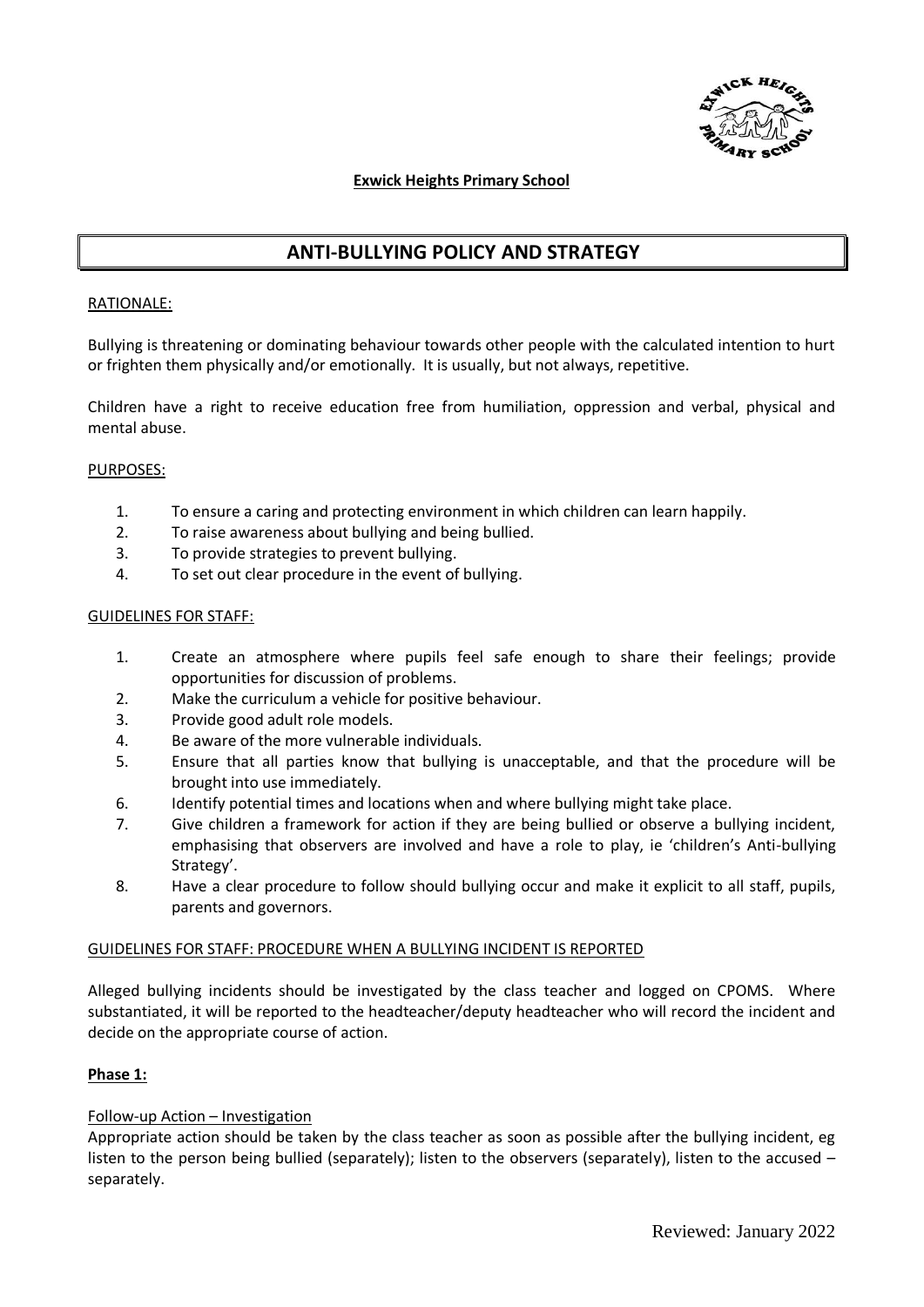## Action to stop it happening again

It is most important to:

- Offer the person being bullied support and assure the person that action will be taken.
- Make a clear decision to determine how change will occur in the bully's behaviour, eg contract of non-bullying – bringing all parties together – large group discussions through PSHE.

## **Phase 2:**

If, after an allocated period of time of following up incidents with both the bully and the victim, there is reoccurrence, the situation will be reported to either the Headteacher or the Deputy Headteacher. Any written records should also be available.

At this stage parents will be consulted.

Sanctions may be taken up.

GUIDELINES FOR PARENTS

- 1. It would be valuable if you took an active interest in your child's social life, discussing friendships, how playtime is spent and the journey to and from school.
- 2. Watch for signs of distress in your child as they can be indicators that your child is being bullied. For example:
	- Their un-willingness to attend school.
	- Pattern of headaches/stomach aches.
	- Belongings missing.
	- Request for extra pocket money.
	- Damaged clothing.
	- Bruising.
- 3. If you think your child is being bullied inform the school immediately. Advise your child to tell an adult at school immediately after any bullying incident.
- 4. Reassure your child that something will be done to stop the bullying.

# **TALK - WATCH – TELL - REASSURE**

## **ONLINE BULLYING**

## What is Online Bullying?

Online Bullying is an increasingly common form of bullying behaviour which happens on social networks, games and mobile phones. Online Bullying can include spreading rumours about someone, or posting nasty or embarrassing messages, images or videos.

Children may know who's bullying them online – it may be an extension of offline peer bullying - or they may be targeted by someone using a fake or anonymous account. It's easy to be anonymous online and this may increase the likelihood of engaging in bullying behaviour.

Online Bullying can happen at any time or anywhere - a child can be bullied when they are alone in their bedroom - so it can feel like there's no escape.

Online Bullying includes:

• sending threatening or abusive text messages